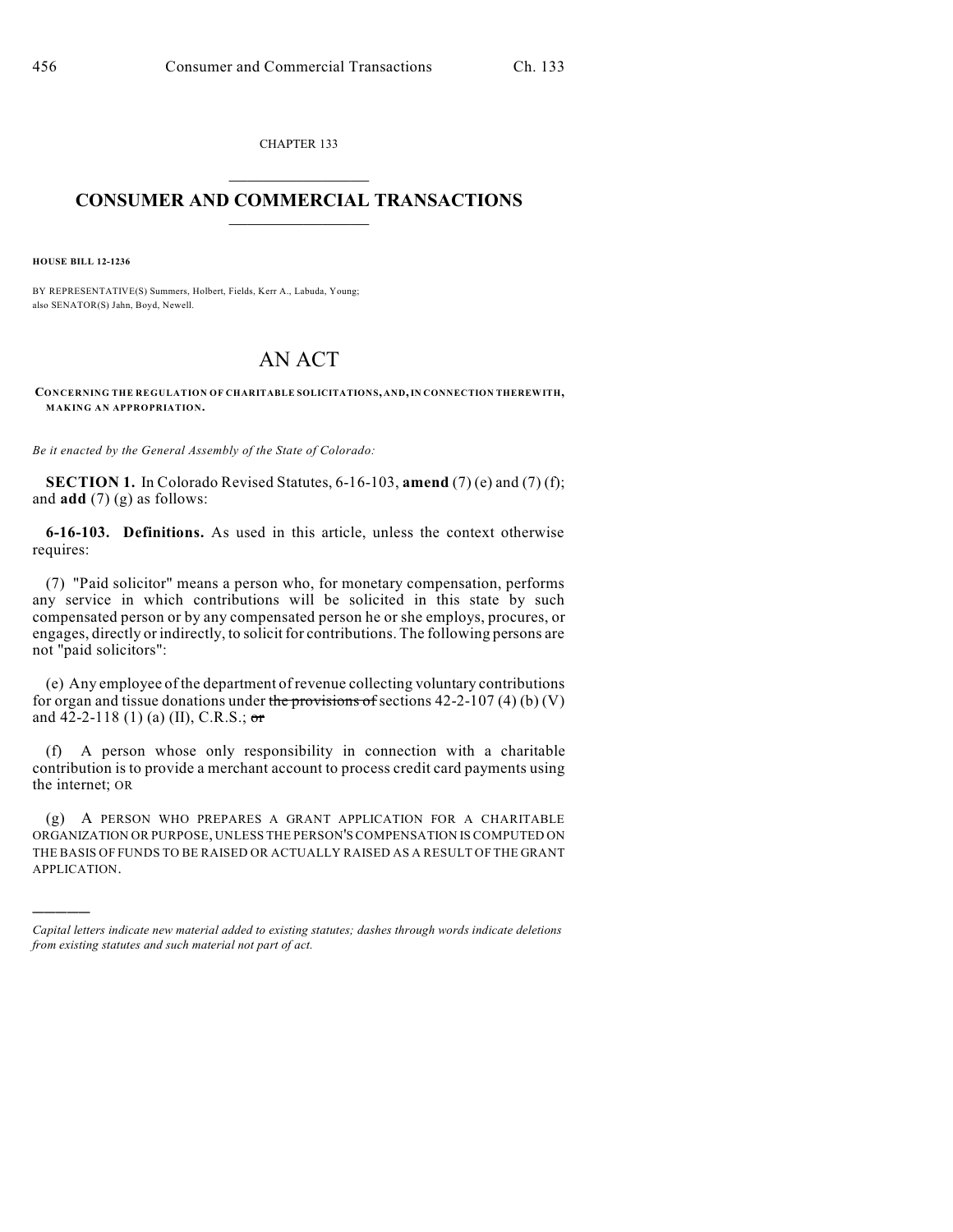**SECTION 2.** In Colorado Revised Statutes, 6-16-104, **amend** (2) introductory portion, (2) (f), (5), (6) introductory portion, and (6) (b); and **add** (6) (d) as follows:

**6-16-104. Charitable organizations - initial registration - annual filing - fees.** (2) The registration statement shall MUST be signed and sworn to under oath by an officer of the charitable organization, which may include its chief fiscal officer, and shall MUST contain the following information:

(f) A financial report for the most recent fiscal year, upon a form prescribed by the secretary of state, or, in the discretion of the secretary of state, a copy of the charitable organization's federal form 990, with all schedules except schedules of donors, for the most recent fiscal year. If, at the time of the initial registration, the charitable organization does not have the required financial report or form 990 for the most recentfiscal year, the charitable organization shallsubmit a financial report or form 990 for the most recent fiscal year in which such information is available. An organization that was first legally established within the past year and thus does not have financial information or a form 990 for its most recent fiscal year shall provide to the secretary of state a financial report based on good faith estimates for its current fiscal year on a form prescribed by the secretary of state. Any organization that files a good faith estimate for its first fiscal year shall amend its initial registration statement to report actual financial information no later than ON OR BEFORE THE EARLIER OF the fifteenth day of the fifth EIGHTH month after the close of the organization's first fiscal year OR THE DATE AUTHORIZED FOR FILING A FORM 990 WITH THE INTERNAL REVENUE SERVICE.

(5) Every charitable organization required to register under this section shall annually file with the secretary of state a financial report for the most recent fiscal year on a form prescribed by the secretary of state, or, in the discretion of the secretary of state, a copy of the charitable organization's federal form 990, with all schedules except schedules of donors, for the most recent fiscal year. Such THE financial report shall MUST be filed on or before the EARLIER OF THE fifteenth day of the fifth EIGHTH calendar month after the close of each fiscal year in which the charitable organization solicited in this state OR THE DATE AUTHORIZED FOR FILING A FORM 990 WITH THE INTERNAL REVENUE SERVICE. A charitable organization that is unable to file a copy of its form 990 return or the secretary of state's financial form by the prescribed deadline may request an extension of the filing deadline from the secretary of state. All such requests shall be made and granted under terms, conditions, and procedures that are substantially similar to the terms, conditions, and procedures applicable to obtaining an extension of time to file a form 990 return from the internal revenue service. A charitable organization shall provide the secretary of state with its most recently completed form 990 return, or such financial information as the secretary of state may require, in a form prescribed by the secretary of state, during the extension period. An organization that was first legally established within the past year and thus does not have financial information or a form 990 for its most recent fiscal year shall provide to the secretary of state a financial report based on good faith estimates for its current fiscal year on a form prescribed by the secretary of state THE SECRETARY OF STATE, UPON RECEIPT OF AN APPLICATION TO EXTEND THE FILING DEADLINE, MAY GRANT A THREE-MONTH EXTENSION OF TIME TO FILE THE FINANCIAL REPORT. ALL SUCH REQUESTS MUST BE IN A FORM PRESCRIBED BY THE SECRETARY OF STATE AND MUST INCLUDE A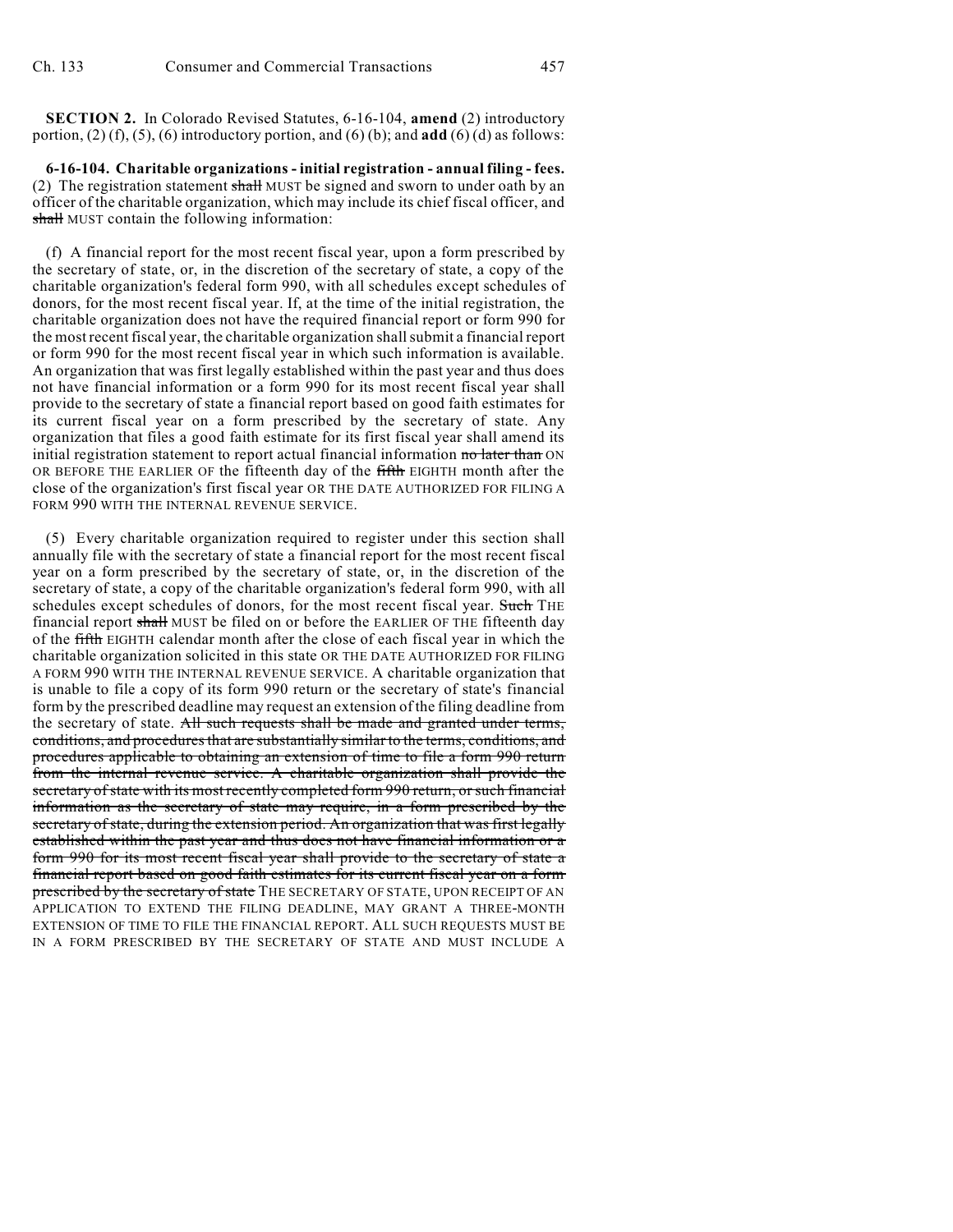STATEMENT DESCRIBING IN DETAIL THE REASONS CAUSING THE DELAY IN FILING THE FINANCIAL REPORT AND AN AFFIRMATION THAT THE CHARITABLE ORGANIZATION HAS FILED WITH THE INTERNAL REVENUE SERVICE AN APPLICATION FOR A CORRESPONDING EXTENSION OF TIME TO FILE THE ORGANIZATION'S FORM 990. UPON REQUEST, THE CHARITABLE ORGANIZATION SHALL PROVIDE THE SECRETARY OF STATE WITH A COPY OF ITS APPLICATION FOR EXTENSION OF TIME TO FILE WITH THE INTERNAL REVENUE SERVICE IN ORDER TO VERIFY THE DATE AUTHORIZED FOR FILING ITS FORM 990 WITH THE INTERNAL REVENUE SERVICE.

(6) The following shall ARE not be required to file a registration statement:

(b) Political parties, candidates for federal or state office, and political action committees required to file financial information with federal or state elections commissions; and

(d) PERSONS EXCLUSIVELY MAKING APPEALS FOR FUNDS ON BEHALF OF A SPECIFIC INDIVIDUAL NAMED IN THE SOLICITATION,BUT ONLY IF ALL OF THE PROCEEDS OF THE SOLICITATION ARE GIVEN TO OR EXPENDED FOR THE DIRECT BENEFIT OF THE SPECIFIED INDIVIDUAL.

**SECTION 3.** In Colorado Revised Statutes, 6-16-104.6, **amend** (8) as follows:

**6-16-104.6. Paid solicitors - annual registration - filing of contracts - fees.** (8) If a paid solicitor will have custody of any MONETARY contribution received during a solicitation campaign, each such contribution shall MUST be deposited within two business days after its receipt in an account at a bank or other federally insured financial institution. The account shall MUST be in the name of the charitable organization with whom the paid solicitor has contracted, and the charitable organization shall MUST have sole control over all withdrawals from the account.

**SECTION 4.** In Colorado Revised Statutes, 6-16-105.3, **amend** (1) introductory portion and (1) (e); and **add** (1) (d.5) as follows:

**6-16-105.3. Solicitations by telephone.** (1) In addition to any other disclosure required for solicitations by telephone under section 6-16-105, a paid solicitor as defined in section  $6-16-103(7)$  who makes an oral solicitation to any person by a telephone call received in Colorado regarding a charitable contribution shall make the following oral disclosures as part of the telephone solicitation:

(d.5) THE FIRST NAME AND SURNAME OF THE PAID SOLICITOR, WHICH MUST BE GIVEN IN THE OPENING GREETING;

(e) A statement, WHICH MUST BE MADE PRIOR TO THE PERSON'S AGREEMENT TO MAKE A CONTRIBUTION, that the charitable contribution is not tax deductible, ifsuch is the case;

**SECTION 5. Appropriation.** In addition to any other appropriation, there is hereby appropriated, out of any moneys in the department of state cash fund created in section 24-21-104 (3)(b), Colorado Revised Statutes, not otherwise appropriated, to the department of state, for the fiscal year beginning July 1, 2012, the sum of \$41,440, or so much thereof as may be necessary, for allocation to information